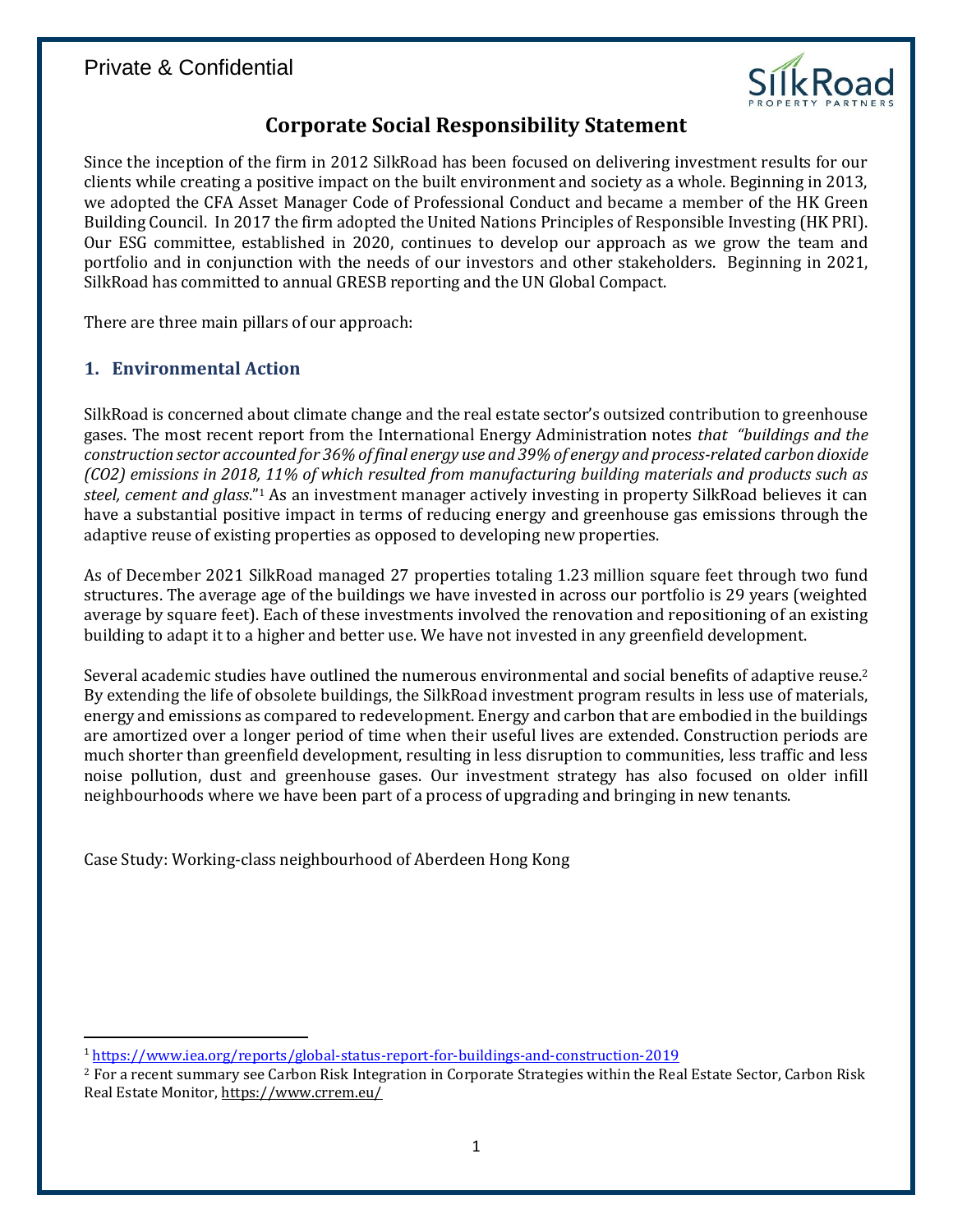



In the case of the Aberdeen property, we worked with existing tenants to keep them in place and minimize disruption during the renovation period. As part of the repositioning of this asset, we improved the energy efficiency of the project by changing windows to double glazed windows, installing low-flow toilets, energy efficient lighting, and replacing outdated air conditioning systems with more efficient ones. This approach has extended the useful life of the property and created a more energy efficient building, without the disruption to the existing community caused by demolition of an existing structure and long, noisy construction periods.

#### Case Study: Heritage properties in Singapore

We have also developed expertise in preserving and renovating Heritage-listed properties. Beginning in 2007 the SilkRoad team began engaging with the Singapore Urban Redevelopment Authority (URA) on the renovation of "shophouses." The SilkRoad Asia Value Partner Fund's portfolio currently has 11 shophouse projects as of year-end 2021, each of which entails the upgrade of properties that are conservation protected and built nearly 100 years ago. The renovation plans include the replacement of older windows with double glazed windows, improving energy efficiency and resulting in a quieter environment, upgrading to efficient air conditioning, lighting and low flow sanitary fittings. We also work with the URA to renovate building facades using appropriate colours and styles in line with the historical era.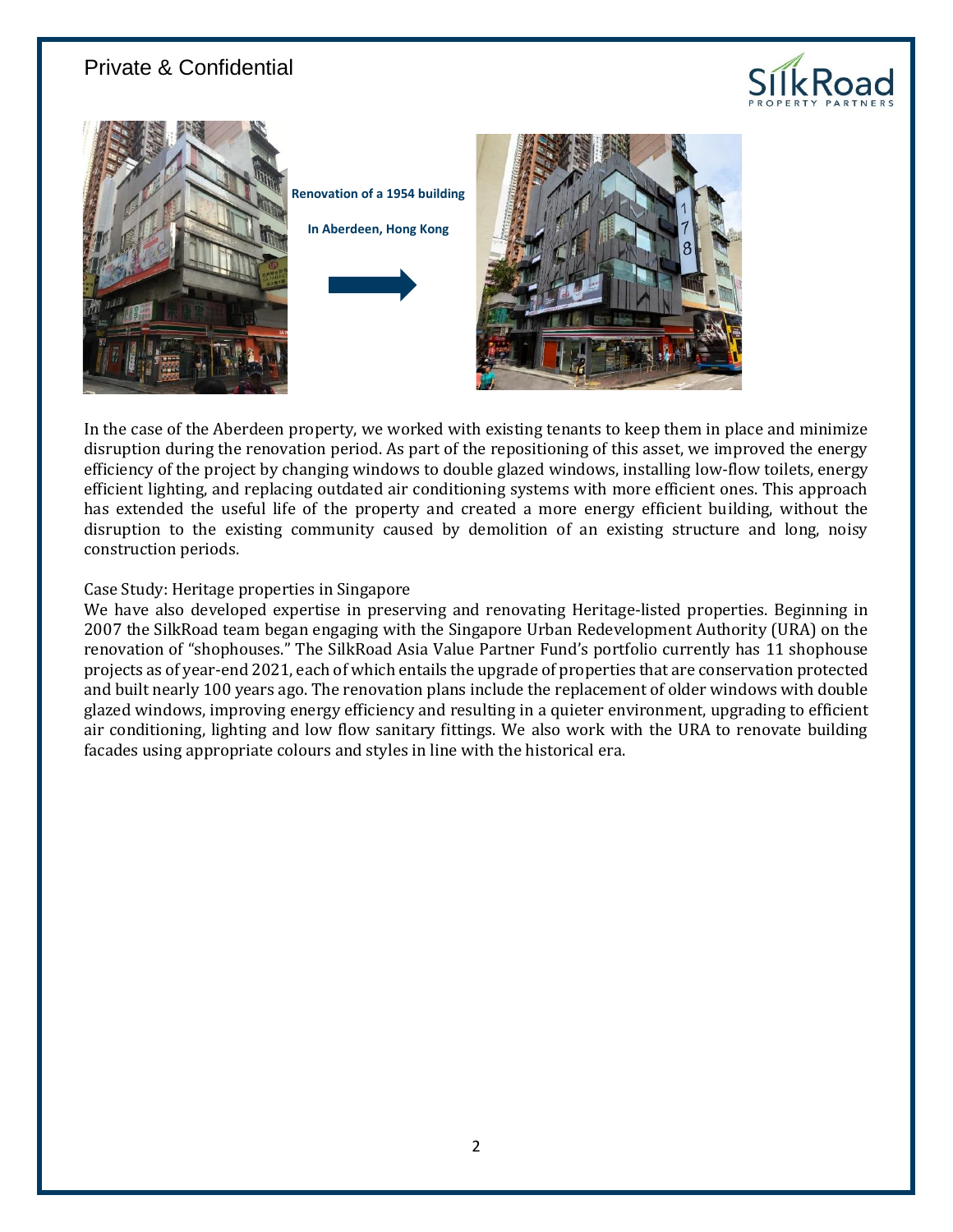

*Amoy Street Singapore, 1920's shophouses, one of 15 projects renovated by SilkRoad in accordance with Heritage Guidelines*

In the case of the Heritage properties, aside from extending the useful life of the properties and increasing their energy efficiency going forward, the renovations are extremely popular with the local community as these properties are restored to their former glory. The SilkRoad team won an award in 2010 from the URA for one of the renovations on the Murray Terrace project (see VIA Portfolio's track record). The Heritage buildings and many of our older properties in Hong Kong have openable windows and independent "split type" air conditioning which have given our tenants operating flexibility during the Covid-19 pandemic.



As members of the Hong Kong Green Building Council and active partners with Urban Land Institute, SilkRoad is taking an active role to advocate for a greener real estate industry. Beginning in 2021, we will be carrying out energy audits on properties that have been in the portfolio for more than one year and where we retain some control of the plant and equipment (in many projects these are under tenants' control). We are beginning to certify renovation projects with LEED or Hong Kong BEAM if possible. We also work actively to reduce the carbon footprint of our properties and also of our operating business through recycling, avoiding unnecessary travel and reusing office fitouts. Finally, in response to the Covid-19 pandemic, we are investigating how materials and air-conditioning systems in our projects can be improved to help with overall indoor environmental quality. Finally, the firm is active in supporting the World Wildlife Foundation, which has programs in all of our target markets.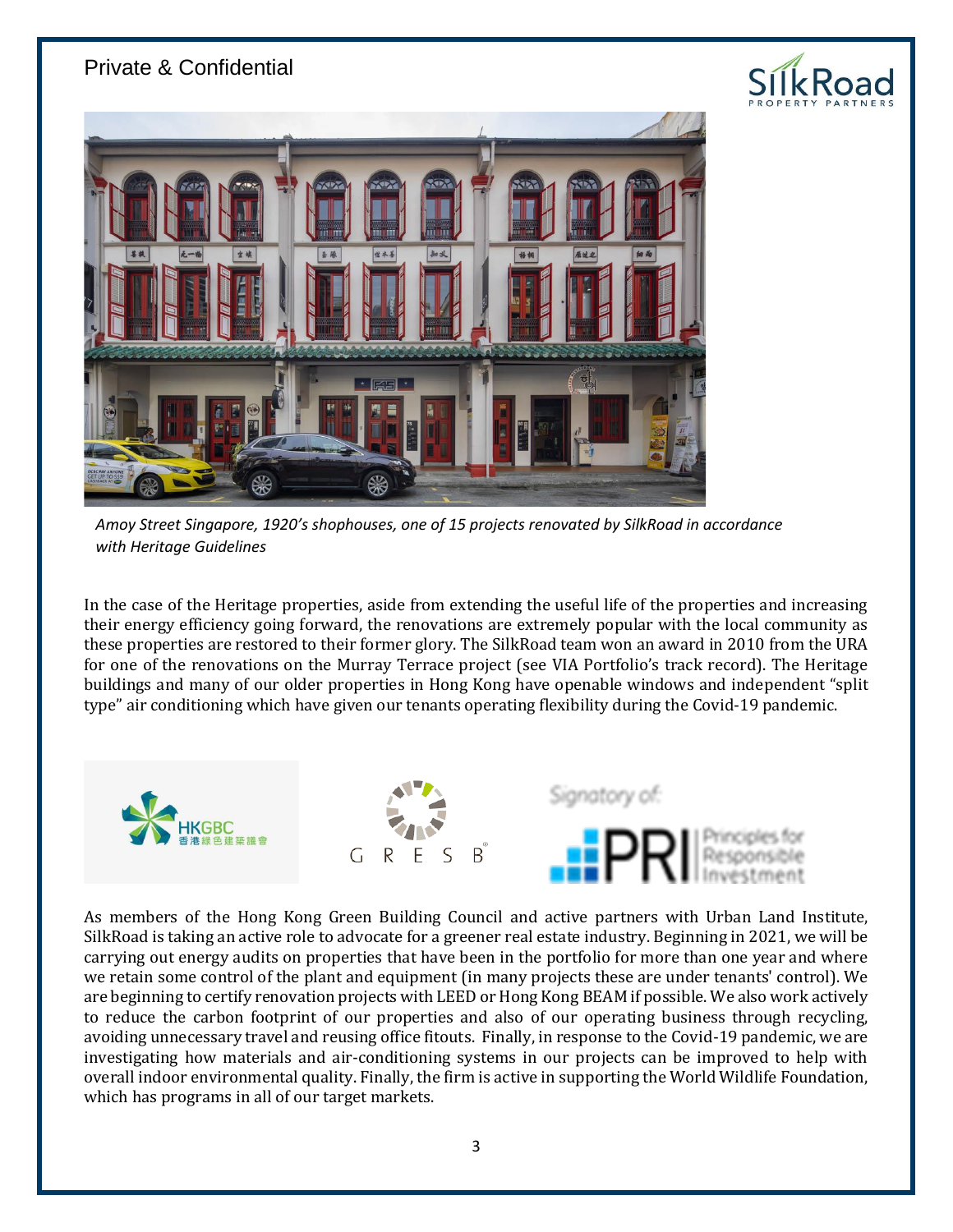

### **2. Flat and Transparent Culture**

SilkRoad was founded in 2012 and remains a tight-knit employee-owned firm. Although we have expanded to 22 team members in three offices, we work to retain the same culture. Because senior management of the firm worked previously at large institutional investors such as APG and GIC, we have adopted a researchdriven, transparent investment approach. As an independent business, we value the fact that we are not affiliated with any financial institution, brokerage, construction or development businesses or to any large tenants. This allows us to keep all transactions at an arms-length basis, in the best interest of our investors. Lastly, we co-invest a significant amount of our own capital in each Funds, while also providing carried interest to all team members as a means of increasing alignment of interest.

In order to perpetuate the firm culture, we are very selective in our hiring and interview processes. We often hire people who have previously worked with other team members and look to find people who function well in a flat, team-oriented organization.

In 2017 we adopted the Tripartite Guidelines on Fair Employment Practices which seek to provide discrimination free and fair workplace. We have a diversified employee base consisting of six different nationalities and an almost even gender split. The charts below illustrate the age, gender and race distribution of employees in the organization.



SilkRoad provides employees opportunities to improve job skills and professional competence. This enables employees to cope with the rapidly changing market. Employees are granted examination and study leave in the pursuit of professional and/or certification examinations as well as tuition assistance, for exams such as the CFA.

Our firm culture also extends to how we interact with our service providers. Team members need to be fair and transparent in dealing with service providers, many of whom are small contractors.

#### **3. Strong Governance**

As stewards of third-party capital, SilkRoad seeks to adopt best practices in corporate governance. Several team members are CFA Charterholders and the Firm has adopted the CFA Institute Asset Manager Code of Professional Conduct:

The Code states that managers have these responsibilities to their clients:

- *To act in a professional and ethical manner at all times*
- *To act for the benefit of clients*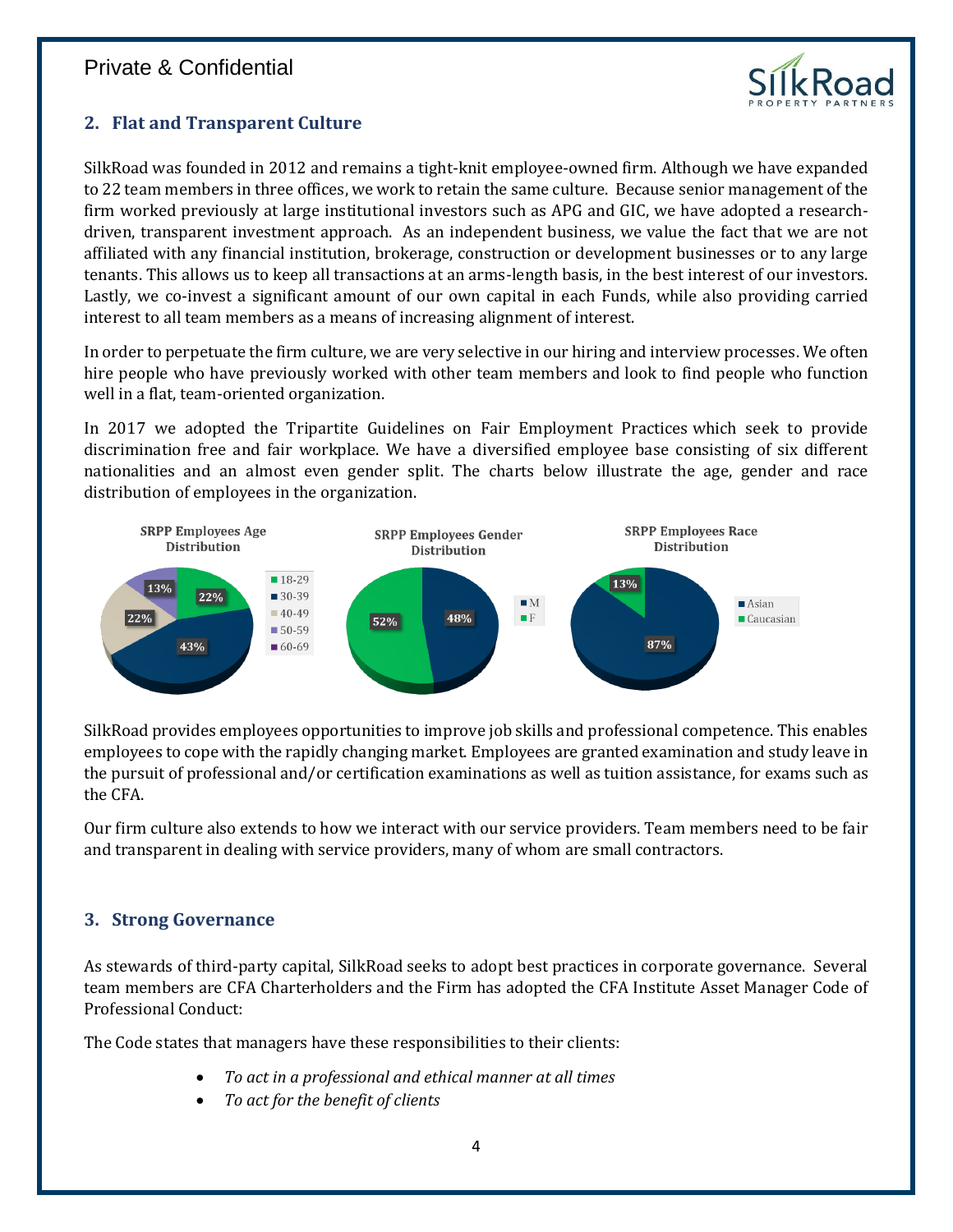

- *To act with independence and objectivity*
- *To act with skill, competence, and diligence*
- *To communicate with clients in a timely and accurate manner*
- *To uphold the rules governing capital markets*

In addition to adhering to the CFA Institute Code, we have adopted industry best practices on our funds:

- Investor advisory committee
- Third Party fund administration
- AIMFD compliance and regulation
- Outside investment committee member

Internally, we have instituted AML training, and policies ranging from a whistle-blower policy to gift policies. In short, SilkRoad has a zero-tolerance on any non-compliance to policies towards fraud, bribery, and corruption.

#### **ESG Committee**

SilkRoad in January 2020 formed an ESG Committee. The committee is chaired by Nick Kearns and key permanent members include Berend Poppe, George Kang, Iris Mak, and Mark Khoo. Quarterly ESG Committee meetings are open to all employees, whom are encouraged to attend. The committee's role is to develop policy guidelines that send for approval to the CEO. Upon receiving approval, the committee will oversee the implementation across the firm. Some of the key projects that the committee has identified for the current year include:

- 1. Completion of GRESB survey for both SilkRoad funds
- 2. Documentation and quantification of the reduction in the carbon footprint for assets scheduled for sustainably retrofitting in the current year
- 3. Development of a formal checklist/sustainable design and construction guideline for renovations

#### **UN Global Compact**

SilkRoad is committed the UN Global Compact and participates in the UN Sustainable Development Goals3. We are currently in alignment with the following goals:

Goal 11: Sustainable Cities and Communities

SilkRoad invests in most tier-one cities in Singapore, Hong Kong and Mainland China. As investors in key urban clusters, contributing to sustainability in these cities is naturally important in our strategy. As mentioned in our ESG statement, our selection of properties and strategy for adaptive re-use and conservation is a recurring theme in our approach. Further detail on our commitment to the environment can be referred back to the Environmental Policy.

<sup>3</sup> https://sdgs.un.org/goals